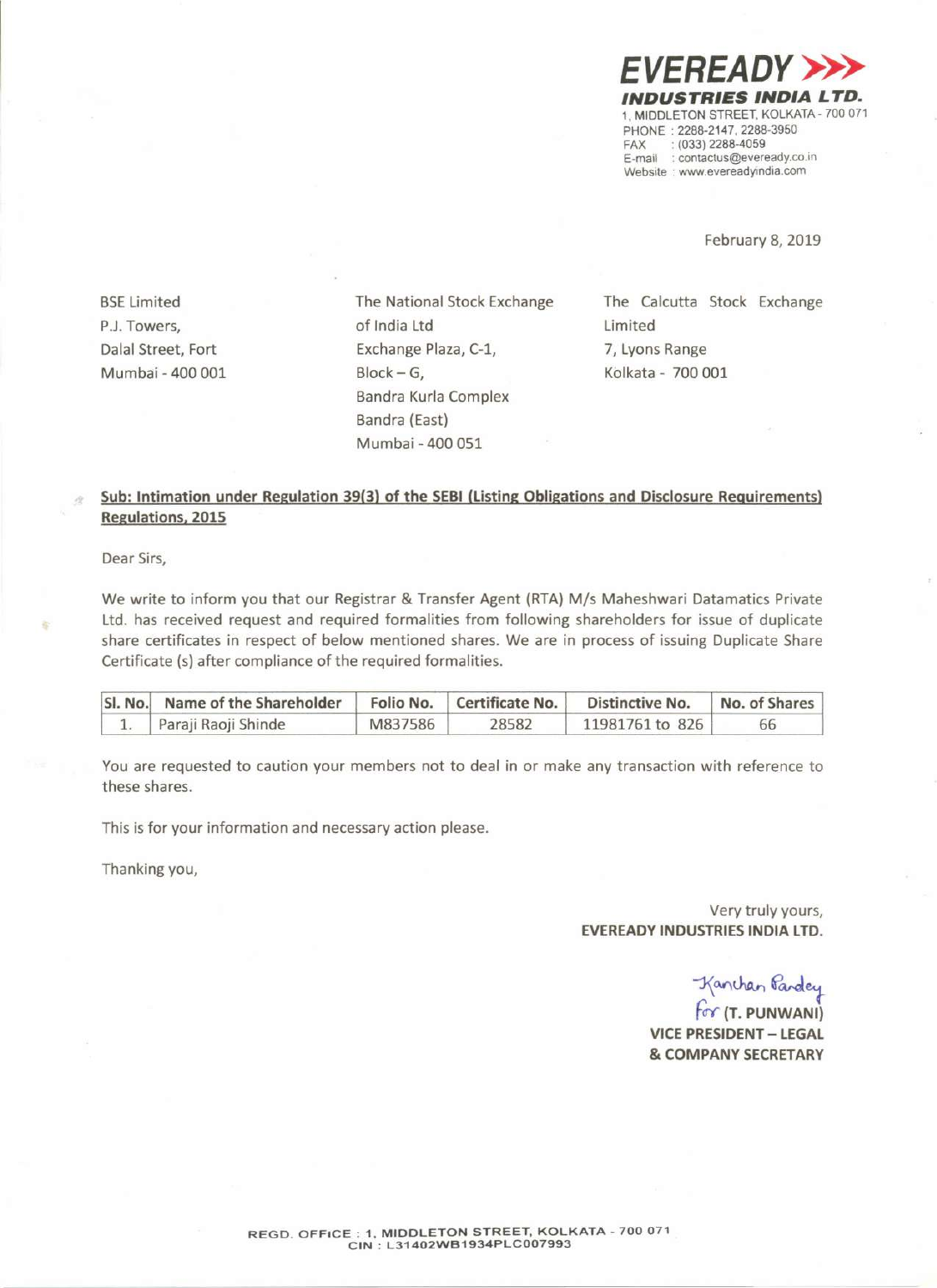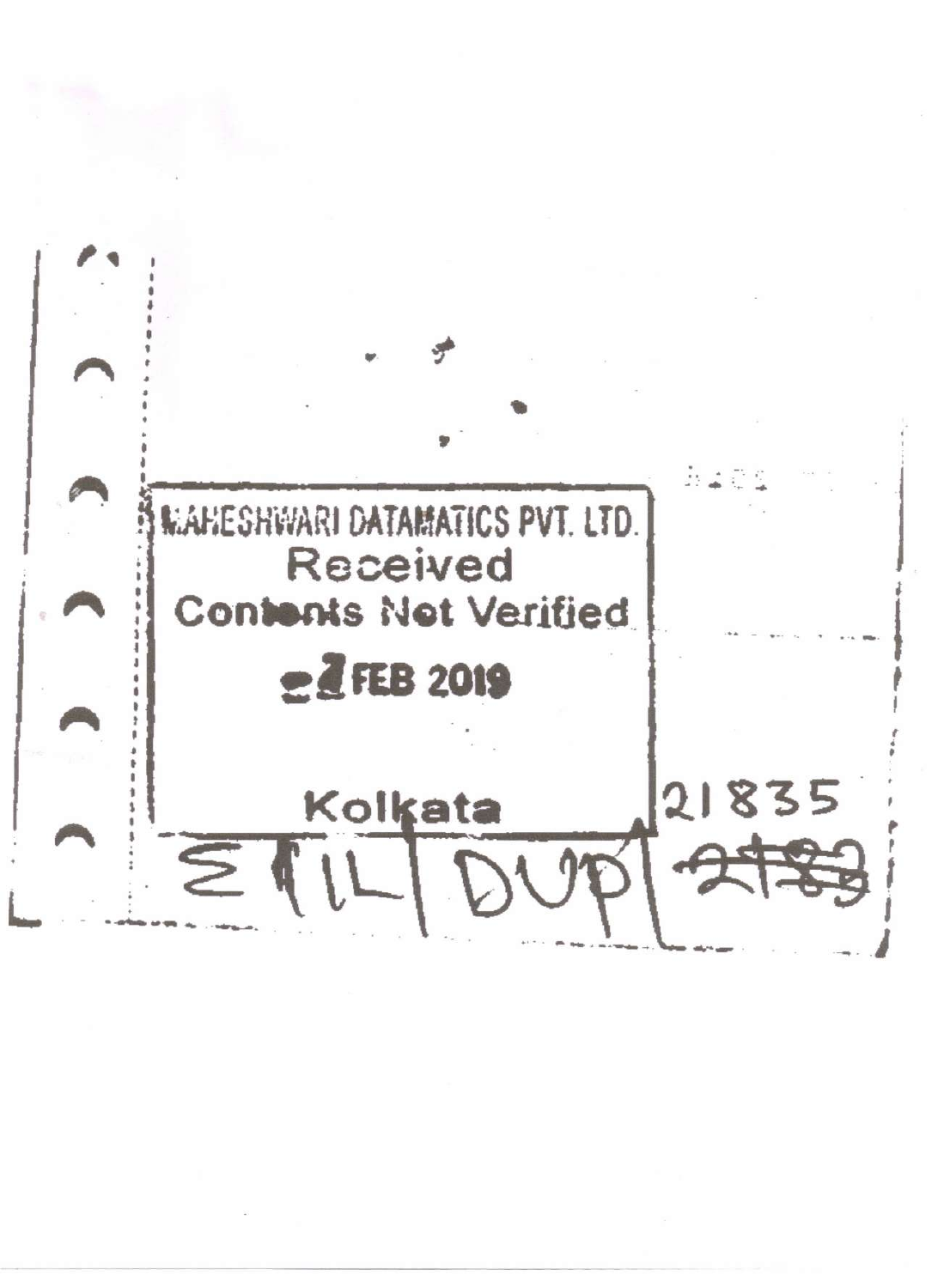Maheshwari Datamatics Pvt Ltd, 23, R N Mukherjee Road, 5th Floor, Kolkata, West Bengal, 700001 033 - 22482248 / 22435029 / 5809

**SUB- ISSUE OF DUPLICATE SHARE CERTIFICATE** 

**DEAR SIR,** 

ä

I AM HOLDING 66 SHARES OF EVEREADY INDUSTRIES INDIA LTD, REG FOLIO NO - M837586 IN THE NAME OF PARAII RAOJI SHINDE / CHANDRABHAGABAI PARAII SHINDE

I HAVE MISPLACED OLD SHARE CERITIFICATES. HENCE I REQUEST YOUR GOODSELF TO KINDLY SEND THE PROCEDURE TO ISSUE DUPLICATE SHARES CERIFICATES.

**THANKING YOU** 

ADDRESS:-

PARAJI RAOJI SHINDE,

AT POST - JEUR KUMBHARI

TAL-KOPARGAON

DIST-AHMADNAGAR (MH)

423601

9850849765

**Contract Contract** 

NAME OF HOLDER

alcove 4

**PARAJI RAOJI SHINDE** य<sup>.</sup> पान

**CHANDRABHAGABAI PARAJI SHINDE**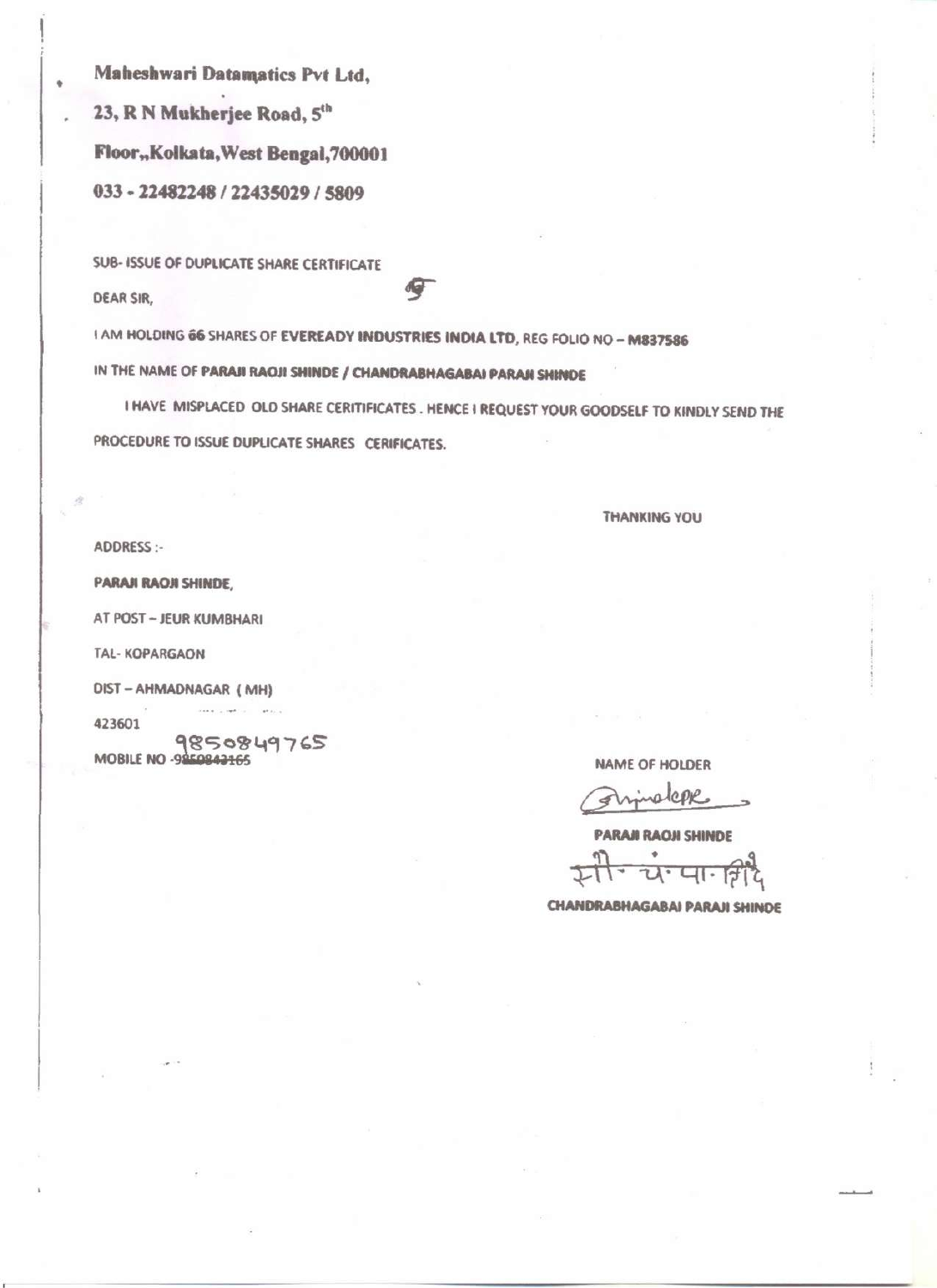#### MaheshwariDatamaticsPvt Ltd. (Unit: Eveready Industries India Ltd.) 23 R. N. Mukherjee Road, 5th Floor **Kolkata - 700001**

Dear Sirs,

#### **Bank details/PAN/Email address etc. Registration Form**

I/We give my/our consent to update the following details in your records for effecting payment of dividend and sending other communications by electronic means in compliance with Circulars as referred to in your letter dated 13th July 2018:

|    | Registered Follo No./No. of Shares held    | M837586/66                                                                             |
|----|--------------------------------------------|----------------------------------------------------------------------------------------|
| 2  | Name of the Sole/First Shareholder         | PARAJI RAQJI SHINDE                                                                    |
| 3  | Address of the Sole/First Shareholder*     | AT POST-JEUR KUMBHART<br>TAL: KOPARGAON<br>DIST-AHMEDNAGAR MAMARASHTRA                 |
| 4  | Bank's Name                                | BANK OF MAHARASHTEA                                                                    |
| 5  | Branch's Name, Address and Phone No.       | KORAMTHAN CIGII)<br>We sharamok Janes; Mohong Thrush<br>choit myspus shirti - Kopangan |
| 6  | Bank Account No.                           | 68014700922                                                                            |
| 7  | Bank Account Type (SB/Current/Cash Credit) | 44369<br>SAUMARS                                                                       |
| 8  | <b>IFS Code</b>                            | MAHBOOOIGII                                                                            |
| 9  | 9-Digit MICR Code                          | 423014299                                                                              |
| 10 | Shareholder's Email Id                     | suresh. Shinde 710@ granil, Kors                                                       |
| 11 | Shareholder's Contact No.                  | 9850849765                                                                             |

I/We agree to avail the National Automated Clearing House (NACH) facility in respect of payment of dividend to me by the Company.

I/We hereby declare that the particulars given above are correct and complete...

| Particulars | Name of Shareholder(s)                                | $-$ Signature $(s)$ |
|-------------|-------------------------------------------------------|---------------------|
|             | Sole/First PARAJI RADJI SHINDC CAHPS7787m Column CPR. |                     |
|             |                                                       |                     |

### **Attestation by Bank (with Seal)**

(Signature, Name of Official, Designation and Employee Code No.)

| <b>Particulars</b>    | <b>Hanne of joint holder(s)</b>                                                                                                        | <b>PAN</b>     | Signature(s) |            |
|-----------------------|----------------------------------------------------------------------------------------------------------------------------------------|----------------|--------------|------------|
| $1st$ Joint<br>Holder | CHANDRABHAGABAI<br>DHOATT SHINDE                                                                                                       | CAHPSTERAGETTE | w            |            |
| $2nd$ Joint<br>Holder |                                                                                                                                        |                |              |            |
|                       | Date: 01-02-2019                                                                                                                       |                |              | want of my |
| Place:                | KOPARGAON                                                                                                                              |                |              |            |
| Encl.                 | Original cancelled cheque leaf/attested copy of bank passbook showing name of Account<br>Holder and copy of self-attested PAN Card(s). |                |              |            |

\*Re:Change in address, a copy of valid address proof is also enclosed.

To: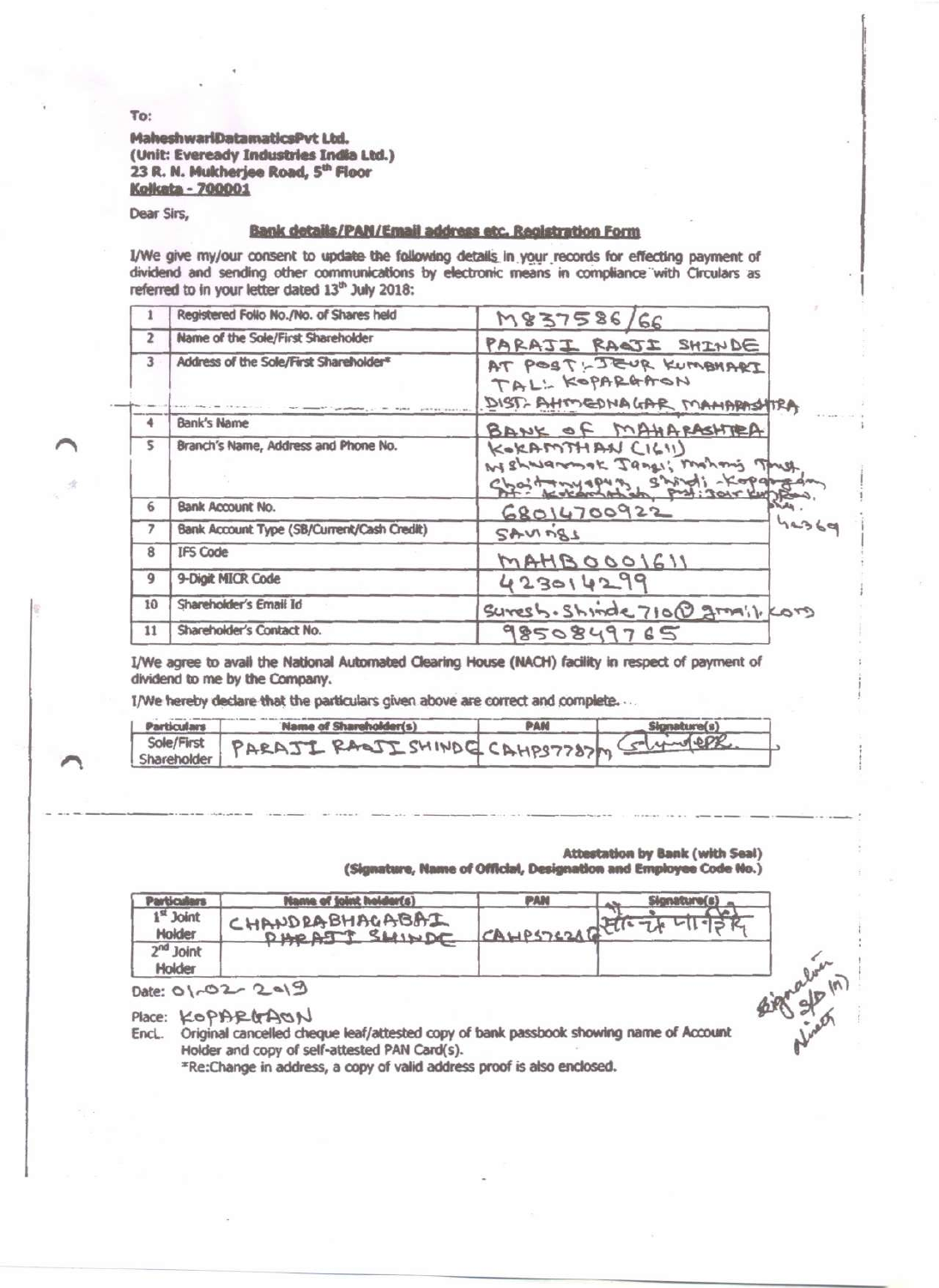आयकर विभाग INCOME TAX DEPARTMENT



भारत सरकार **GOVT. OF INDIA** 

**SHINDE PARAJI RAVJI** 

**RAVJI GANPAT SHINDE** 

07/01/1944 Permanent Account Number CAHPS

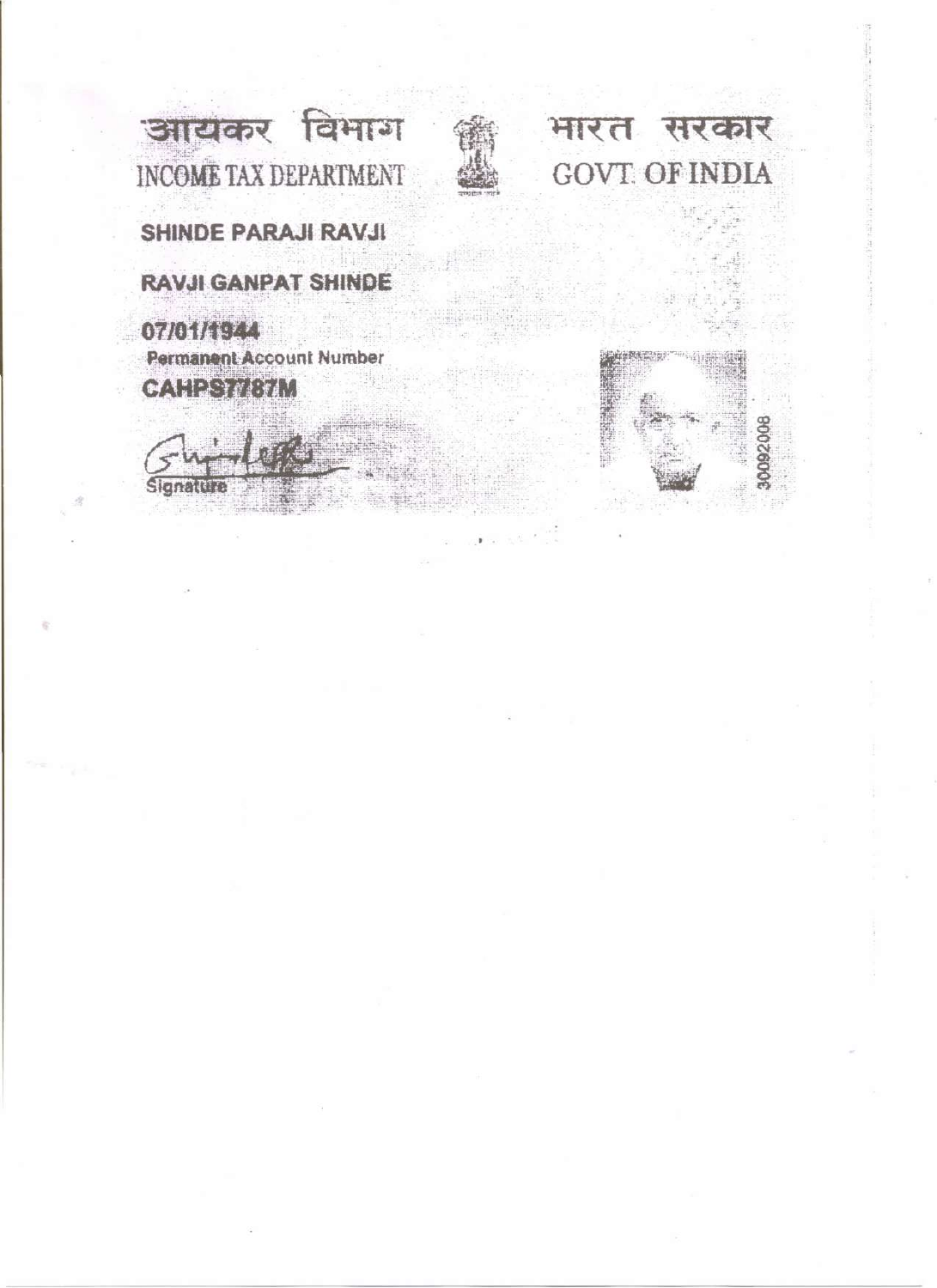

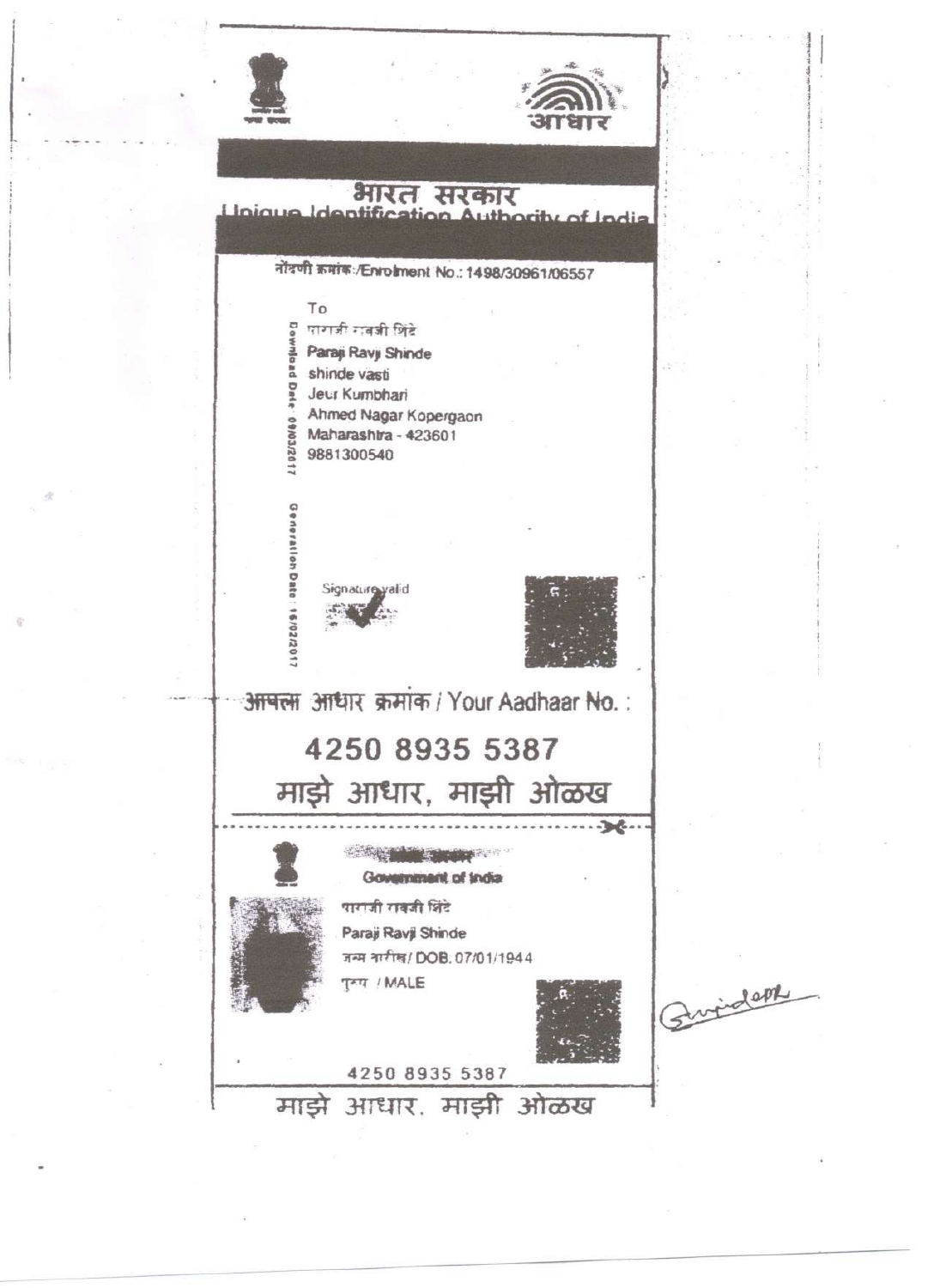

भारत सरकार **GOVT. OF INDIA** 

# SHINDE CHANDRABHAGA PARAJI

**BABURAO KHANDU MATE** 

14/07/1943 **Permanent Account Number** CAHESTONIC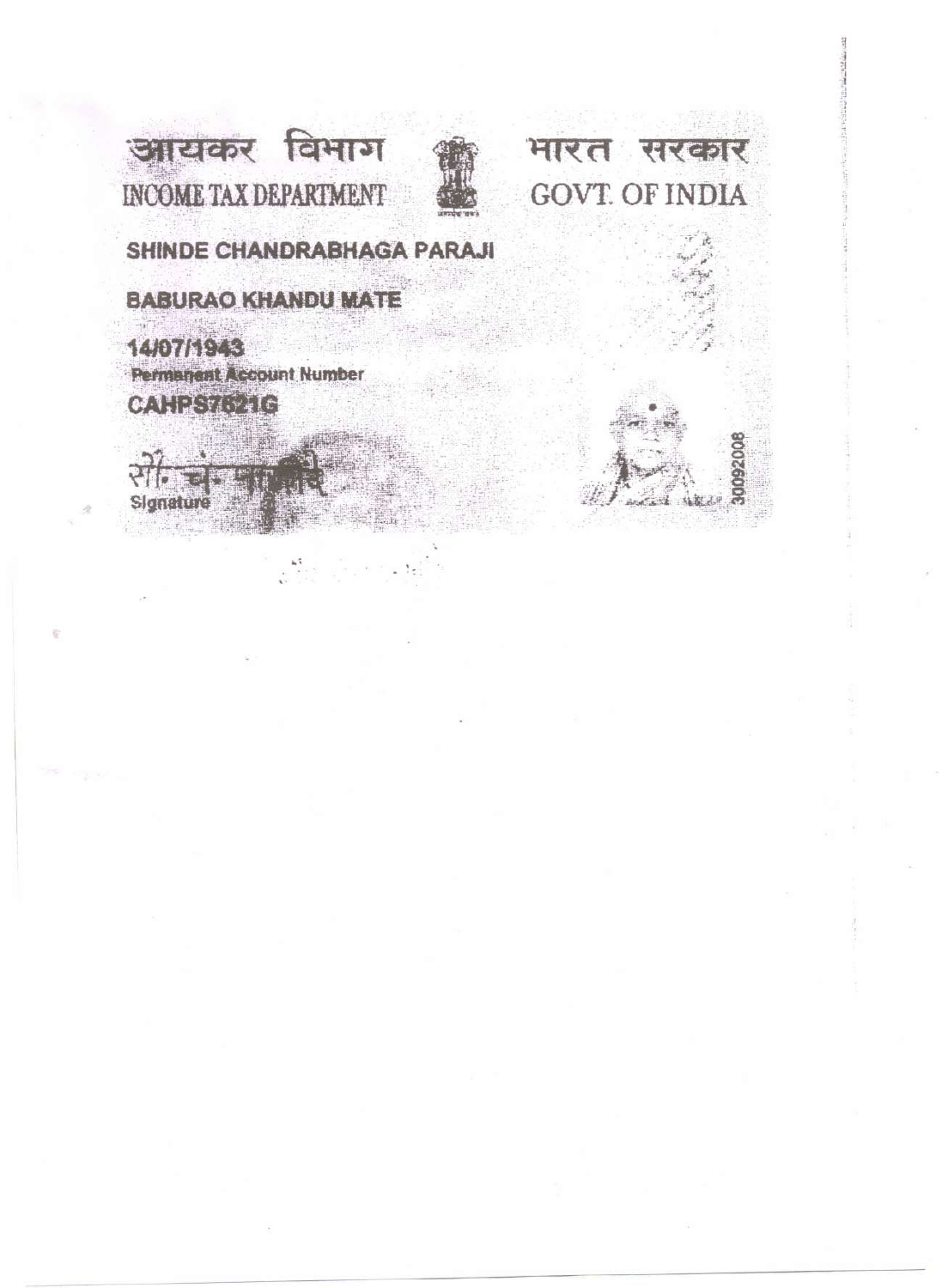

非古山的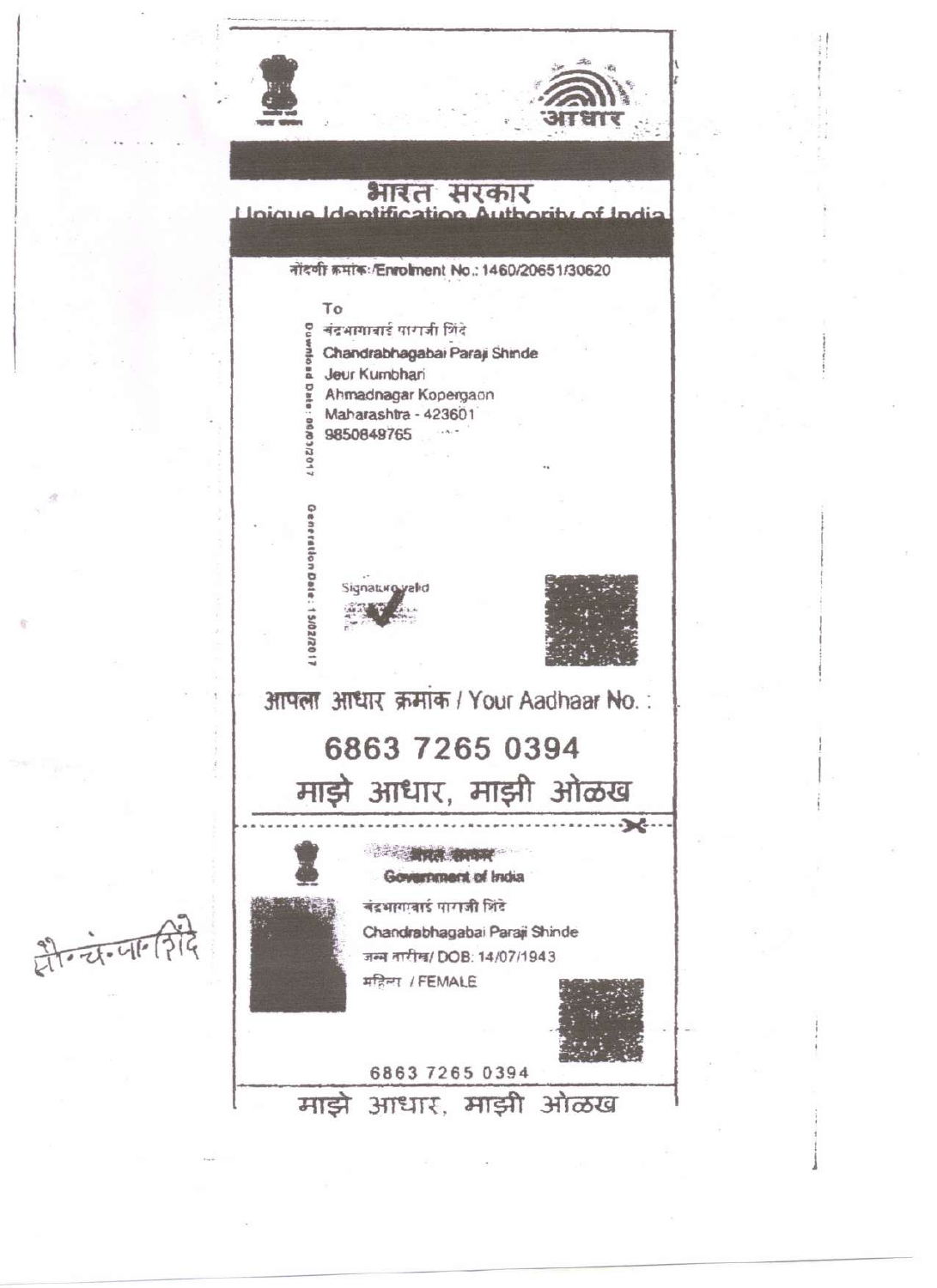## आमच्या ठेव योजना / हमारी जमा योजनाएँ **OUR DEPOSIT SCHEMES**

□ मुदत ठेब / मीयदी जमा / FIXED DEPOSIT

**A CONTRACTOR** 

□ संचित ठेव / संचवी जमा / CUMULATIVE DEPOSIT

- $\Box$  मासिक व्याज ठेव / मासिक ब्याज जमा / MONTHLY INTEREST DEPOSIT
- □ लिमाही व्याज देव / लिमाही व्याज जमा QUARTERLY INTEREST DEPOSIT
- □ आवर्ती देव / आदर्ती जमा / RECURRING DEPOSIT
- □ अनिवासी ठेव योजना / अनिवासी जमा बोजनाएँ NON RESIDENT DEPOSIT SCHEMES
- □ मिक्सी ठेव योजना / मिक्सी जमा योजना MIXIE DEPOSIT SCHEME
- □ महाबक बुनिट योजना / महाबैंक बुनिट योजना/ **MAHABANK UNIT SCHEME**
- □ सुलभ ठेव योजना / सुलभ जमा योजना SULABH DEPOSIT SCHEME

□ अस्थिर दर योजना / **FLOATING DEPOSIT SCHEME** 

खाता क्र. A/c. No.

**Account under core banking system** 

## बँक ऑफ महाराष्ट्र

ब्र. का. लोकमंगल, शिवाजीनगर, पुणे - ४११ ००५.

बैंक ऑफ महाराष्ट्र





बचत खाते पासबुक

बचत खाता यास पुस्तिका **SAVINGS BANK PASS BOOK** 

### **BANK OF MAHARASHTRA**

H.O. Lokmangal, Shivajinagar, Pune - 411 005

www.maharashtrabank.com

रिणोक की अनुक्रमांक के अंतर्गत नामांकन पंजीकृत

**Nomination Registered** On Date Under Sr. No.: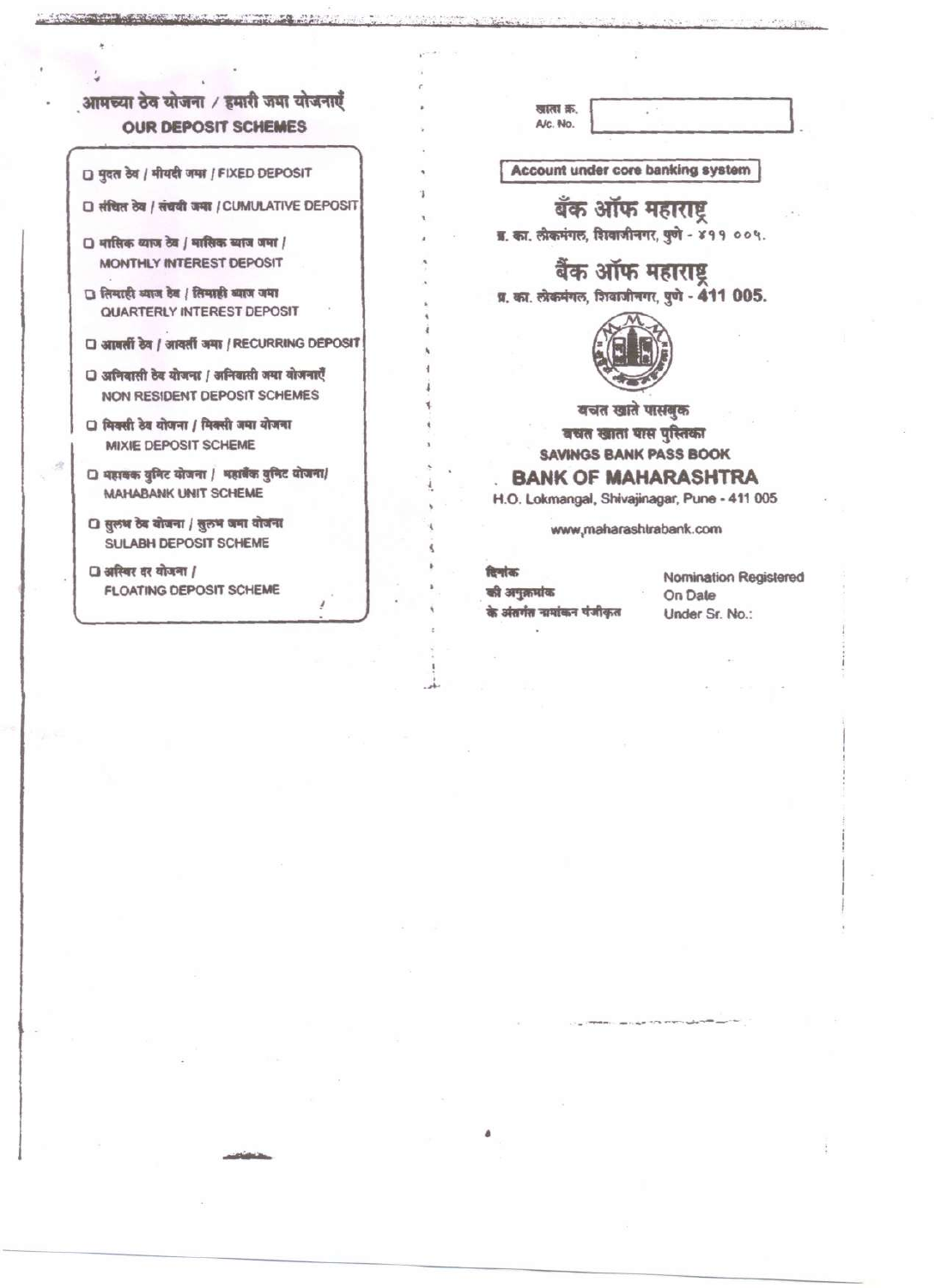| 48327.45 Cr<br>Brought Forward<br>31/12/18<br>410.00<br>RY TNTT<br>1000.00<br>02/01/19<br>NEFT N002190716199579 SRT MUTINI<br>0.00<br>NFFT (CONT.) MAN-8190020639126<br>02/01/19<br>1000.00<br>NEFT NO02190716201205 SBI MITORI<br>0.00<br>NFFT (CONT.) MANR190020839179<br>0.1/01/19<br>15.00<br><b>QSMS CHA</b><br>e<br>0.5/01/19<br>0.70<br>AST | श्राहकांकरिता<br>ग्रास्कों के लिए<br>बाकी जमा<br>FOR USE<br><b>BALANCE</b><br>OF CUST |
|----------------------------------------------------------------------------------------------------------------------------------------------------------------------------------------------------------------------------------------------------------------------------------------------------------------------------------------------------|---------------------------------------------------------------------------------------|
|                                                                                                                                                                                                                                                                                                                                                    |                                                                                       |
|                                                                                                                                                                                                                                                                                                                                                    |                                                                                       |
|                                                                                                                                                                                                                                                                                                                                                    | 48737.4h Cr                                                                           |
|                                                                                                                                                                                                                                                                                                                                                    | 49737.46 Cr                                                                           |
|                                                                                                                                                                                                                                                                                                                                                    |                                                                                       |
|                                                                                                                                                                                                                                                                                                                                                    | 50737.45 Cr                                                                           |
|                                                                                                                                                                                                                                                                                                                                                    |                                                                                       |
|                                                                                                                                                                                                                                                                                                                                                    | $50722.45$ Cr                                                                         |
|                                                                                                                                                                                                                                                                                                                                                    | 50719. W. Cr                                                                          |
| 300.00<br>23/01/19<br>POS TIN IDEA CELLULAR LIMITED<br>я                                                                                                                                                                                                                                                                                           | 50419. Th Cr                                                                          |

â

ö

 $\overline{\phantom{a}}$ 

 $\overline{\mathcal{L}}$ 

 $\widetilde{\mathcal{R}}$ 

ł